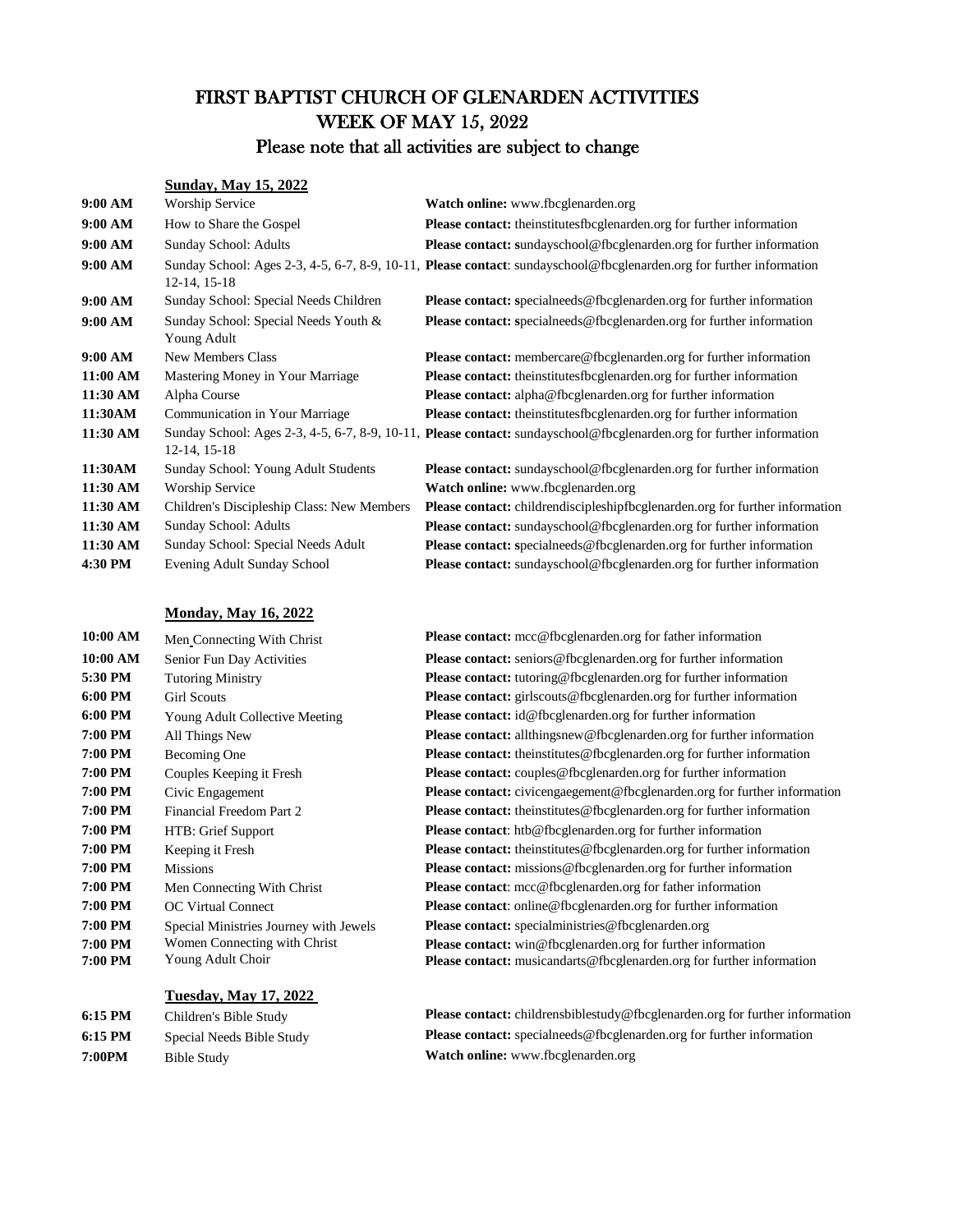### FIRST BAPTIST CHURCH OF GLENARDEN ACTIVITIES Please note that all activities are subject to change WEEK OF MAY 15, 2022

#### **Wednesday, May 18, 2022**

| 10:00 AM | Senior Funday Activities       | Please contact: seniorsfbcglenarden.org for further information                                                           |
|----------|--------------------------------|---------------------------------------------------------------------------------------------------------------------------|
| 12:00 PM | Wellness Wednesdays            | <b>Please contact:</b> spiritualcares@fbcglenarden.org for further information                                            |
| 12:00 PM | OC Virtual Connect             | Please contact: online@fbcglenarden.org for further information                                                           |
| 6:00 PM  | <b>Armor Bearers</b>           | Please contact: armorbearers@fbcglenarden.org for further information                                                     |
| 6:30 PM  | Beauty for Ashes               | <b>Please contact:</b> beautyforashes@fbcglenarden.org for further information                                            |
| 6:30 PM  | Deacons Ministry               | Please contact: deacons@fbcglenarden.org for further information                                                          |
| 6:30 PM  | <b>Wives Support</b>           | <b>Please contact:</b> wivessupport@fbcglenarden.org for further information                                              |
| 7:00 PM  | <b>Adult Praise Team</b>       | <b>Please contact:</b> praiseteam@fbcglenarden.org for further information                                                |
| 7:00 PM  | All Things New                 | <b>Please contact:</b> allthingsnew@fbcglenarden.org for further information                                              |
| 7:00 PM  | Alpha Course                   | <b>Please contact:</b> theinstitutes@fbcglenarden.org for further information                                             |
| 7:00 PM  | <b>B.O.D.Y By Christ</b>       | <b>Please contact:</b> bodybychrist@fbcglenarden.org for further information                                              |
| 7:00 PM  |                                | Couples Power of Persistent Prayer in Marriage Please contact: couplesfocusstudy@fbcglenarden.org for further information |
| 7:00 PM  | <b>CYVP</b> Task Force Meeting | Please contact: kidsworld@fbcglenarden.org for further information                                                        |
| 7:00 PM  | How to Share the Gospel        | Please contact: theinstitutes@fbcglenarden.org for further information                                                    |
| 7:00 PM  | How to Study the Bible         | Please contact: theinstitutes@fbcglenarden.org for further information                                                    |
| 7:00 PM  | Old Testament Survey Part 2    | <b>Please contact:</b> theinstitutes@fbcglenarden.org for further information                                             |
| 7:00 PM  | Samson Dilemma                 | <b>Please contact:</b> mensfocusstudy@fbcglenarden.org for further information                                            |
| 7:00 PM  | Senior Usher Meeting           | Please contact: seniorushers@fbcglenarden.org for further information                                                     |
| 7:00 PM  | Women in Need                  | Please contact: womeninneed@fbcglenarden.org                                                                              |
| 7:00 PM  | <b>United Voices</b>           | <b>Please contact:</b> unitedvoices@fbcglenarden.org for further information                                              |

#### **Thursday, May 19, 2022**

| 10:00 AM | I urning Point                             |
|----------|--------------------------------------------|
| 6:30 PM  | M&A: Adult Dance Ministry                  |
| 6:30 PM  | M&A: Dance Ensemble                        |
| 7:00 PM  | <b>Church Doctrine Course</b>              |
| 7:00 PM  | Couples   What Did You Expect?             |
| 7:00 PM  | Encouragement Coach Training Life Builders |
| 7:00 PM  | <b>Expository Preaching Class</b>          |
| 7:00 PM  | How to Study the Bible for Kids            |
| 7:00 PM  | <b>Inspire Monthly Meeting</b>             |
| 7:00 PM  | Male Choir Rehearsal                       |
| 7:00 PM  | Mental Health Support                      |
| 7:00 PM  | MFL Car & Bike Show Planning Meeting       |
| 7:00 PM  | New Testament Survey                       |
| 7:00 PM  | <b>New Members Class</b>                   |
| 7:00 PM  | Old Testament Survey Part 1                |
| 7:00 PM  | Old Testament Survey Part 2                |
| 7:00 PM  | <b>Oueen Esther</b>                        |
| 7:00 PM  | So You Think You Want to Get Married       |
| 7:00 PM  | Transportation                             |
| 7:00 PM  | <b>Turning Point</b>                       |
| 7:00 PM  | Women in Need                              |
| 7:00 PM  | Young Adult Praise Team                    |
| 8:00 PM  | <b>OC Virtual Connect</b>                  |

**Please contact**: turning point @fbcglenarden.org for further information **Please contact:** musicartsministies@fbcglenarden.org for further information **Please contact:** musicartsministies@fbcglenarden.org for further information **Please contact:** couples@fbcglenarden.org for further information **Please contact:** couples@fbcglenarden.org for further information **Please contact:** lifebuilders@fbcglenarden.org for further information **Please contact:** theinstitutes@fbcglenarden.org for further information **Please contact:** theinstitutes@fbcglenarden.org for further information Please contact: inspire@fbcglenarden.org for further information **Please contact:** musicartsministies@fbcglenarden.org for further information

**Please contact:** mentalhealth support @fbcglenarden.org for further information **Please contact:**  $mfl@fbcglenarden.org$  for further information **Please contact:** theinstitutes@fbcglenarden.org for further information **Please contact:** memberscare@fbcglenarden.org for further information **Please contact:** theinstitutes@fbcglenarden.org for further information **Please contact:** theinstitutes@fbcglenarden.org for further information **Please contact:**queenesther@fbcglenarden.org for further information **Please contact:** theinstitutes@fbcglenarden.org for further information **Please contact:** transportation@fbcglenarden.org for further information **Please contact:** turning point @fbcglenarden.org for further information **Please contact:** win@fbcglenarden.org for further information **Please contact**: musicartsministies@fbcglenarden.org for further information **Please contact:** online@fbcglenarden.org for further information